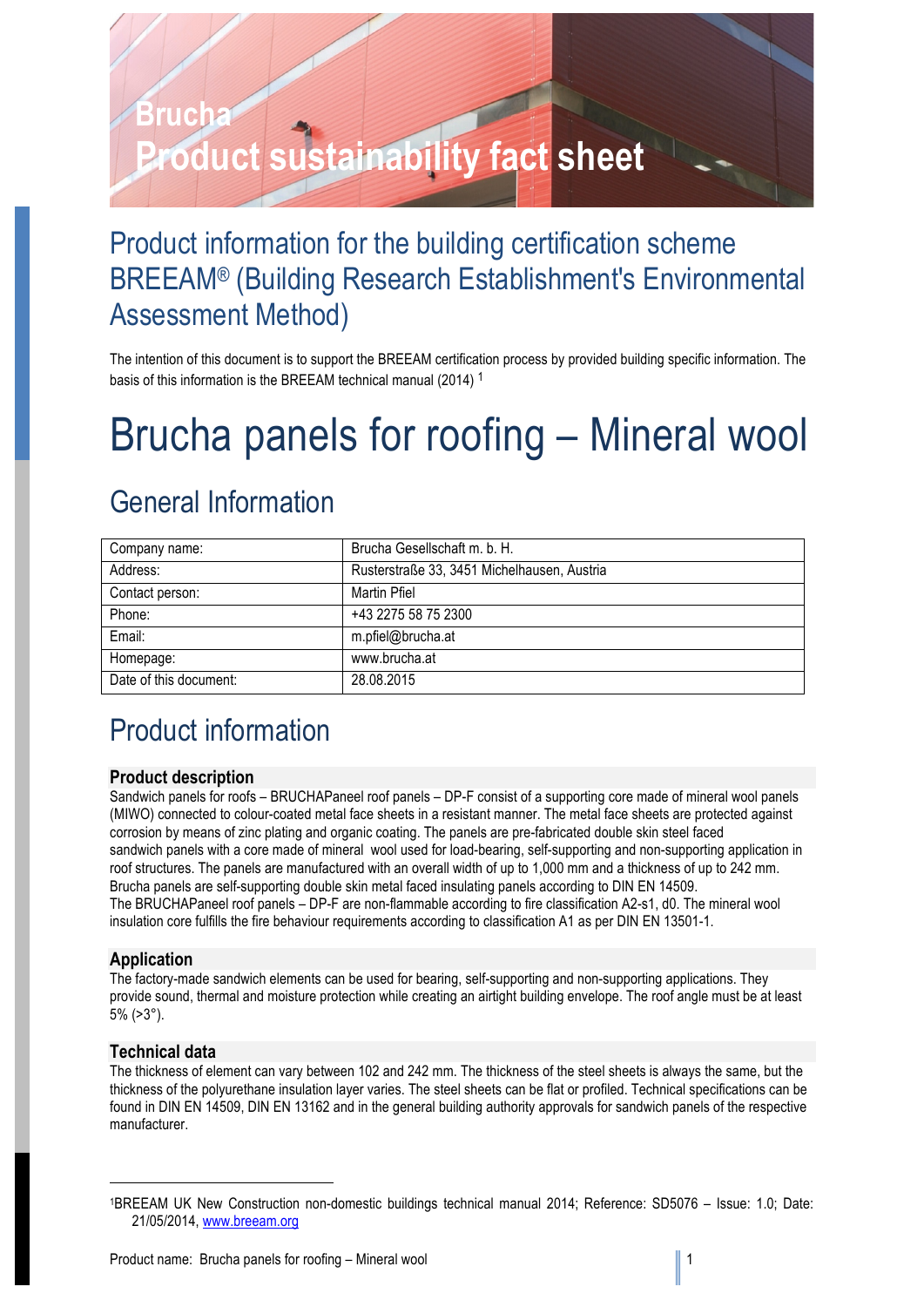| <b>Description</b>                                          | Value         | <b>Unit</b>       |
|-------------------------------------------------------------|---------------|-------------------|
| Density of insulation layer                                 | 120           | kg/m <sup>3</sup> |
| Thickness of elements                                       | 102 - 242     | mm                |
| Thickness of inner sheet cover                              | 0.6           | mm                |
| Thickness of outer sheet cover                              | 0.6           | mm                |
| Thermal conductivity of insulating material                 | 0.0370        | W/(mK)            |
| Heat transfer coefficient of the total panel incl. any heat |               |                   |
| bridges due to overlapping and fixing elements according to | $0.19 - 0.60$ | $W/(m^2K)$        |
| <b>DIN EN 14509</b>                                         |               |                   |
| Sound reduction index according to EN ISO 140-3             | 25            | dВ                |
| Sound absorption coefficient test according to EN ISO 354   | 0.15          | $\%$              |
| Product not perforated                                      |               |                   |
| Sound absorption coefficient test according to EN ISO 354   | $0.85 - 0.95$ | $\%$              |
| Product perforated                                          |               |                   |

### **Product declarations**

**Environmental product declaration**<br>Number

EPD-BRU-20130197-IBC1-DE Program operator **Institute Construction and Environment (IBU - Institut Bauen** und Umwelt e.V.), Berlin, Germany Author of the LCA thinkstep AG formerly PE International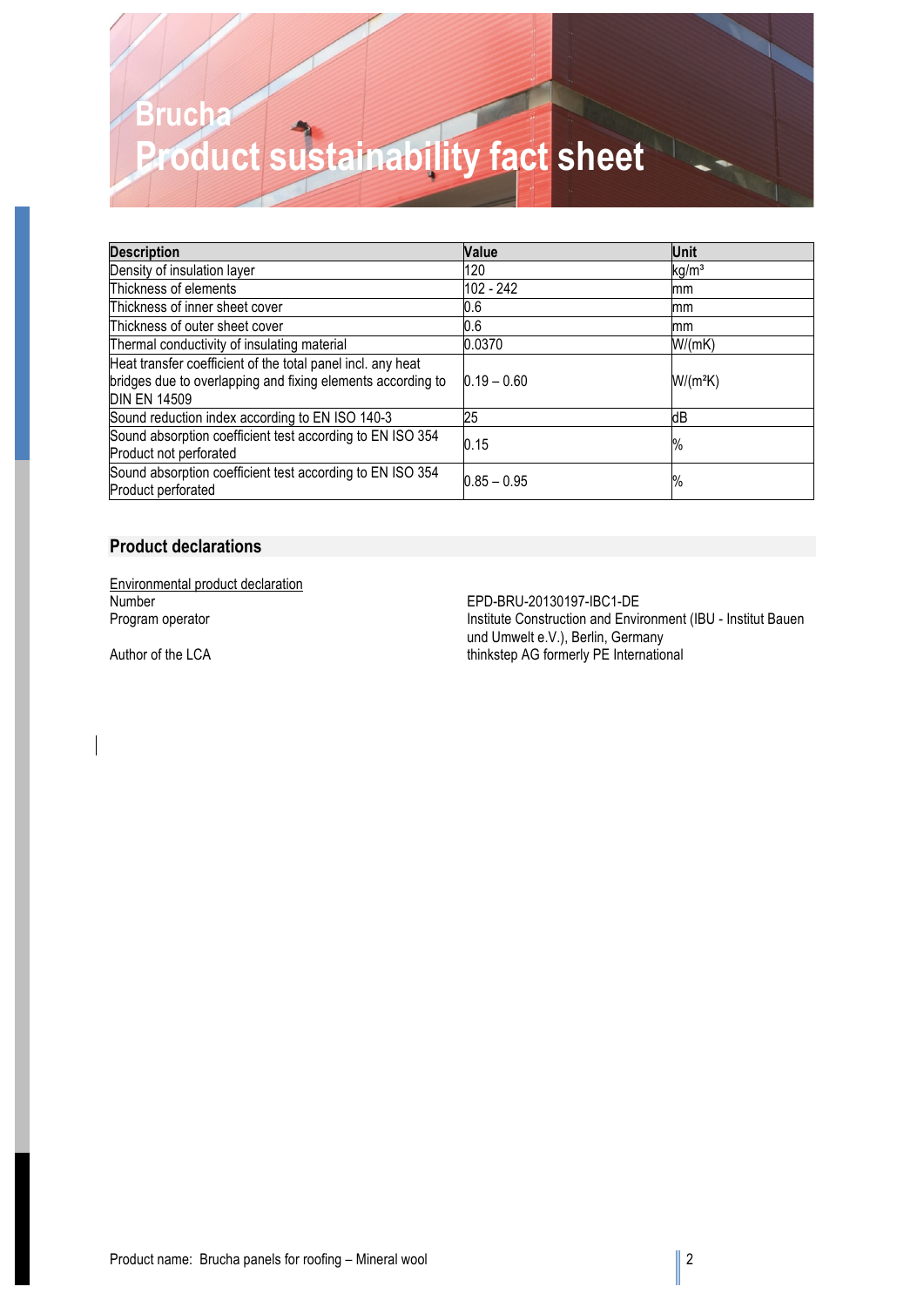### Management

### Summary

This category encourages the adoption of sustainable management practices in connection with design, construction, commissioning, handover and aftercare activities to ensure that robust sustainability objectives are set and followed through into the operation of the building. Issues in this section focus on embedding sustainability actions through the key stages of design, procurement and initial occupation from the initial project brief stage to the appropriate provision of aftercare.

Category summary table for this BREEAM issue:

| Issue ID | Issue name                                |
|----------|-------------------------------------------|
| Man 01   | Project brief and design                  |
| Man 02   | Life cycle cost and service life planning |
| Man 03   | Responsible construction practices        |
| Man 04   | <b>Commissioning and handover</b>         |
| Man 05   | Aftercare                                 |

### **Man 02 Life cycle cost and service life planning**

#### *Aim of this issue*

To deliver whole life value from investment and promote economic sustainability by recognising and encouraging the use and sharing of life cycle costing and service life planning to improve design, specification and through-life maintenance and operation.

Product information for the declared product within this issue:

| Specific information         | Comment                                                          |
|------------------------------|------------------------------------------------------------------|
| Construction process stage   |                                                                  |
| Reference service life (RSL) | According to service life of the building or $40 - 45$ years, if |
|                              | the product is installed and used in accordance with the         |
|                              | manufacturer's instructions.                                     |
| Use stage                    | Under normal conditions, no maintenance is required and          |
|                              | therefore no costs are arising.                                  |

End of life stage Scenario that is also calculated in EPD: Metal is recycled and mineral wool is sent to landfill.

|                    | Value | Unit |
|--------------------|-------|------|
| Recycling          | 8.1   | Κg   |
| Energy<br>recovery | 0.0   | Κg   |
| Landfill           | 14.5  | Κa   |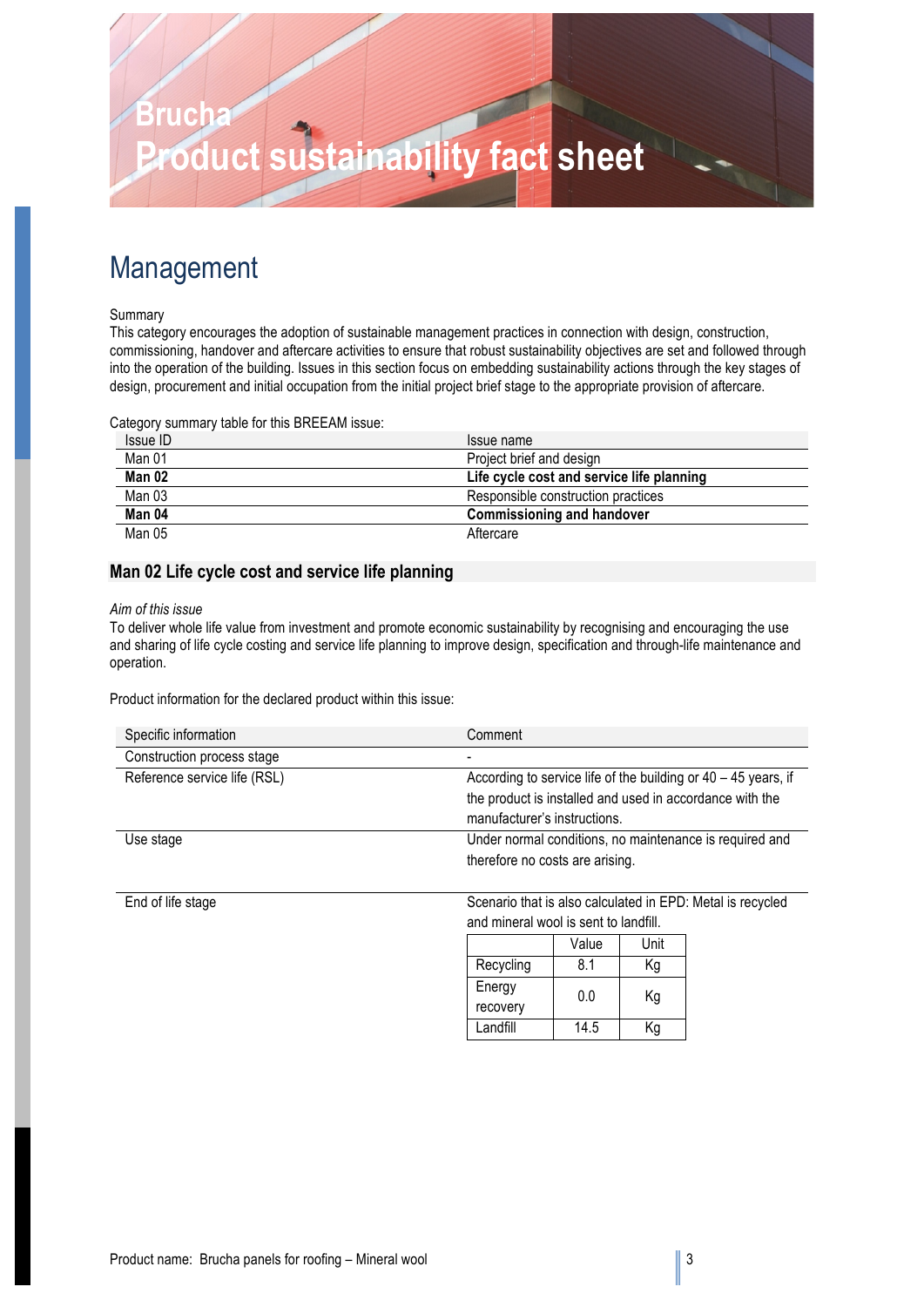### **Man 04 Commissioning and handover**

*Aim of this issue* To encourage a properly planned handover and commissioning process that reflects the needs of the building occupants.

Product information for the declared product within this issue:

| Product specific information for the Building User Guide (BUG) |                                              |  |
|----------------------------------------------------------------|----------------------------------------------|--|
| Installation instruction:                                      | Please follow the installation instructions: |  |
|                                                                | http://www.brucha.at/opmodule/user/brucha-   |  |
|                                                                | neu/?kat=5&dok id=18578⟨=en                  |  |
|                                                                |                                              |  |
| Maintenance instruction:                                       | Please follow the maintenance instruction:   |  |
|                                                                | http://www.brucha.at/opmodule/user/brucha-   |  |
|                                                                | neu/dokumente/en Oberflaechen.pdf            |  |
|                                                                |                                              |  |

### Building User Guide (BUG):

Dedicated building/site specific guidance for the non-technical building user. The purpose of the guide is to help building users access, understand and operate the building efficiently and in a manner in keeping with the original design intent. A Building User Guide will provide easily accessible and understandable information relevant to the following stakeholders:

- The building's staff (or where relevant residents)
- The non-technical facilities management team/building manager
- Other building users, e.g. visitors/community users

### Health and Wellbeing

#### Summary

This category encourages the increased comfort, health and safety of building occupants, visitors and others within the vicinity. Issues in this section aim to enhance the quality of life in buildings by recognising those that encourage a healthy and safe internal and external environment for occupants.

| Category summary table for this BREEAM issue |  |  |
|----------------------------------------------|--|--|
|----------------------------------------------|--|--|

| Issue ID | Issue name                       |
|----------|----------------------------------|
| Hea 01   | <b>Visual comfort</b>            |
| Hea 02   | Indoor air quality               |
| Hea 03   | Safe containment in laboratories |
| Hea 04   | <b>Thermal comfort</b>           |
| Hea 05   | <b>Acoustic performance</b>      |
| Hea 06   | Safety and security              |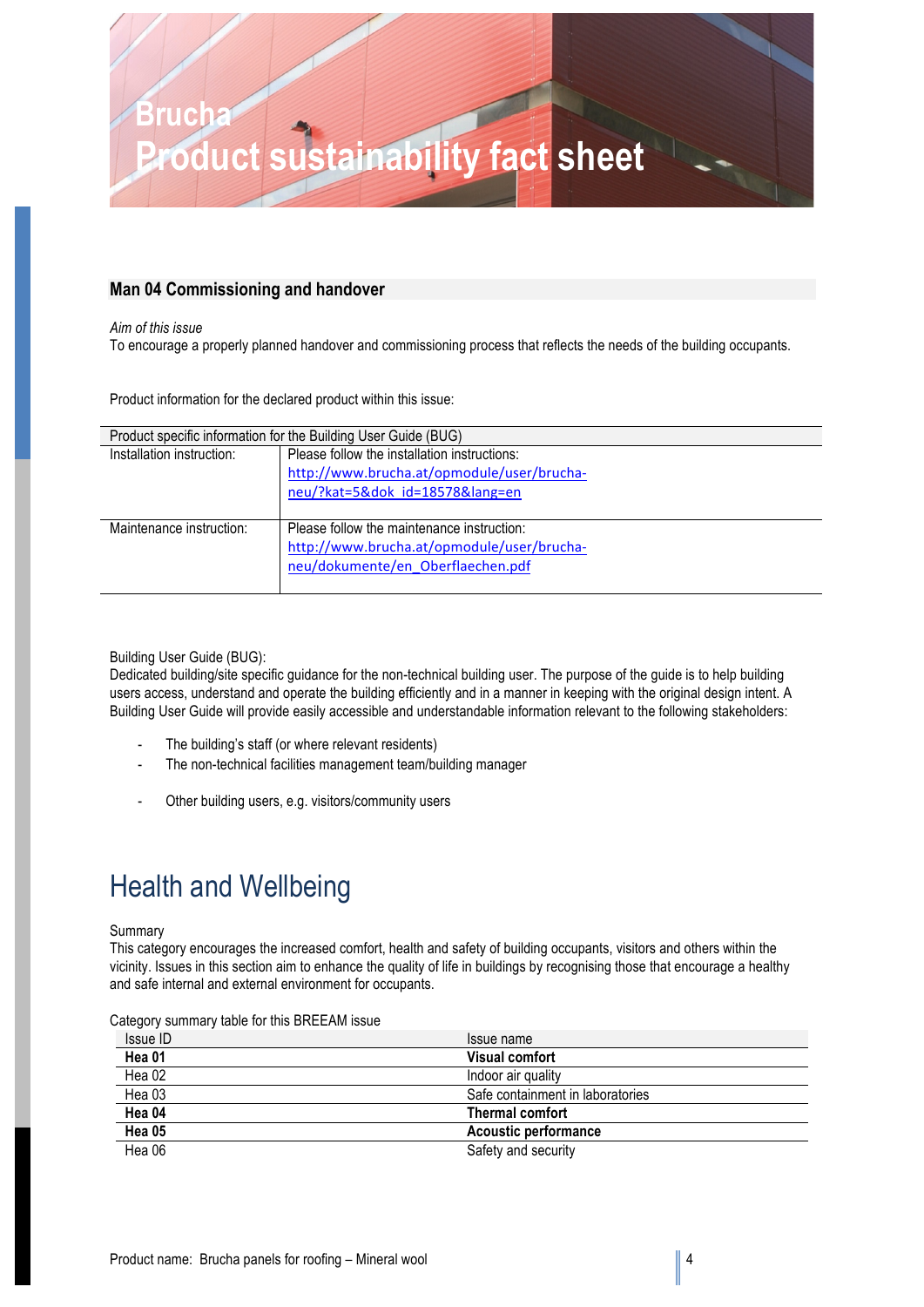### **Hea 01 Visual comfort**

#### *Aim of this issue*

To ensure daylighting, artificial lighting and occupant controls are considered at the design stage to ensure best practice in visual performance and comfort for building occupants.

Product information for the declared product within this issue:

| Specific information                                   | Evidence (quality)                         |
|--------------------------------------------------------|--------------------------------------------|
| This product allows the integration of rooflights. The | http://www.brucha.at/opmodule/user/brucha- |
| "BRUCHA Panel® PU Dach Lichtplatte – DP-L" has a       | neu/dokumente/de DP.pdf                    |
| transmittance of 70%.                                  | See page 8 and 9.                          |

### **Hea 04 Thermal comfort**

#### *Aim of this issue*

To ensure that appropriate thermal comfort levels are achieved through design, and controls are selected to maintain a thermally comfortable environment for occupants within the building.

Product information for the declared product within this issue:

| Specific information                                            | Value and evidence (quality) |
|-----------------------------------------------------------------|------------------------------|
| Thermal conductivity (W/mK) of insulating material acc.         | 0.0370                       |
| EN 12667                                                        |                              |
| U-value (W/m <sup>2</sup> K) acc. DIN EN 14509 (DP-F 102) incl. | 0.60                         |
| connection loss                                                 |                              |
| U-value (W/m <sup>2</sup> K) according DIN EN 14509 (DP-F 242)  | 0.19                         |
| incl. connection loss                                           |                              |

### **Hea 05 Acoustic performance**

*Aim of this issue*

To ensure the building's acoustic performance including sound insulation meet the appropriate standards for its purpose.

Product information for the declared product within this issue:

| Specific information                                      | Value and evidence (quality) |
|-----------------------------------------------------------|------------------------------|
| Sound insulation Rw(C;Ctr) according EN ISO 140-3 (dB) 25 |                              |
| Sound absorption coefficient according EN ISO 354 (%)     | 0.15                         |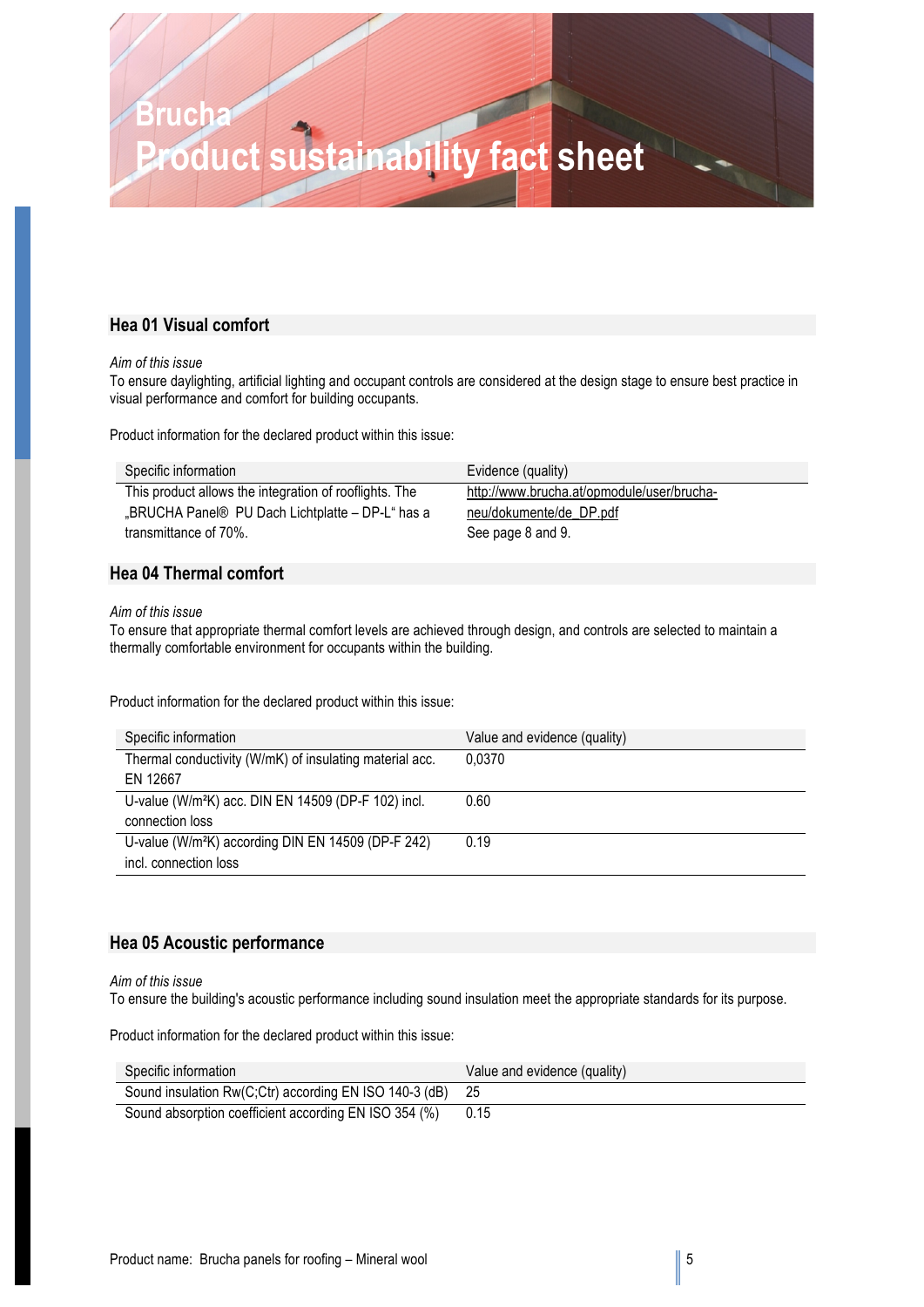### Energy

### Summary

This category encourages the specification and design of energy efficient building solutions, systems and equipment that support the sustainable use of energy in the building and sustainable management in the building's operation. Issues in this section assess measures to improve the inherent energy efficiency of the building, encourage the reduction of carbon emissions and support efficient management throughout the operational phase of the building's life.

Category summary table for this BREEAM issue

| Issue ID | Issue name                                   |
|----------|----------------------------------------------|
| Ene 01   | Reduction of energy use and carbon emissions |
| Ene 02   | Energy monitoring                            |
| Ene 03   | External lighting                            |
| Ene 04   | Low carbon design                            |
| Ene 05   | Energy efficient cold storage                |
| Ene 06   | Energy efficient transportation systems      |
| Ene 07   | Energy efficient laboratory systems          |
| Ene 08   | Energy efficient equipment                   |

### **Ene 01 Reduction of energy use and carbon emissions**

### *Aim of this issue*

To recognise and encourage buildings designed to minimise operational energy demand, primary energy consumption and CO<sub>2</sub> emissions.

Product information for the declared product within this issue:

| Specific information                                                                                        | evidence (quality) |
|-------------------------------------------------------------------------------------------------------------|--------------------|
| $\alpha$ , and $\alpha$ is the $\alpha$ is the set of the set of the set of $\alpha$ is the set of $\alpha$ |                    |

See section Hea 04 for relevant technical information.

### **Materials**

#### Summary

This category encourages steps taken to reduce the impact of construction materials through design, construction, maintenance and repair. Issues in this section focus on the procurement of materials that are sourced in a responsible way and have a low embodied impact over their life including extraction, processing and manufacture and recycling.

Category summary table for this BREEAM issue

| Issue ID | Issue name                               |
|----------|------------------------------------------|
| Mat 01   | Life cycle impacts                       |
| Mat 02   | Hard landscaping and boundary protection |
| Mat 03   | Responsible sourcing of materials        |
| Mat 04   | Insulation                               |
| Mat 05   | Designing for durability and resilience  |
| Mat 06   | Material efficiency                      |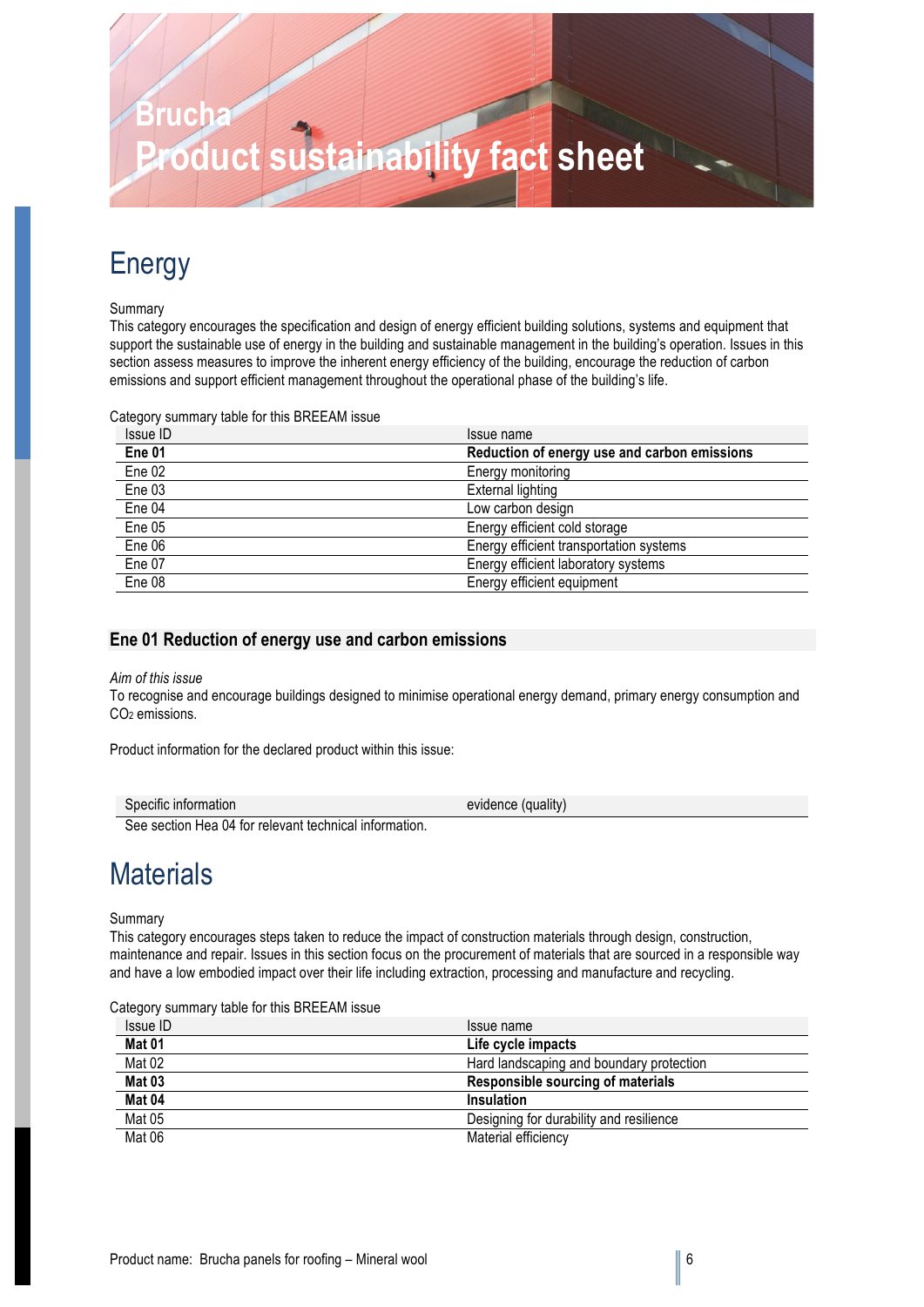

### **Mat 01 Life cycle impacts**

#### Aim of this issue

To recognise and encourage the use of construction materials with a low environmental impact (including embodied carbon) over the full life cycle of the building. The following LCA results refer to a sandwich panel with a representative thickness of 172 mm and a weight of 23.7 kg.

Product information for the declared product within this issue:

| Description                              | Value                                                                                                                                                                                        |
|------------------------------------------|----------------------------------------------------------------------------------------------------------------------------------------------------------------------------------------------|
| "Product specific" environmental profile | yes                                                                                                                                                                                          |
| certification available?                 |                                                                                                                                                                                              |
| EPD Program Operator                     | Institute Construction and Environment (IBU - Institut Bauen und                                                                                                                             |
|                                          | Umwelt e.V.), Berlin                                                                                                                                                                         |
| <b>EPD Number</b>                        | EPD-BRU-20130197-IBC1-DE                                                                                                                                                                     |
| System boundaries                        | A1-A3, C4, D (cradle-to-gate with options)                                                                                                                                                   |
| Declared unit                            | $1 \text{ m}^2$                                                                                                                                                                              |
| <b>PCR</b>                               | Double skin steel faced sandwich panels with a core made of mineral                                                                                                                          |
|                                          | wool, 04-2013                                                                                                                                                                                |
| Green guide rating                       | No generic Green Guide rating provided for Galvanised steel rafters<br>and joists, composite profiled roof cladding (steel inner lining, stone<br>wool insulation, coated steel outer skin). |

### **Results of the LCA – ENVIRONMENTAL IMPACTS:**

| Declared life cycle<br>stages (standard DIN | <b>PRODUCT</b><br><b>STAGE</b>                                                                                                                                                                                                                                                                                                                                                    | <b>END OF LIFE STAGE</b> | BENEFITS AND LOADS BEYOND<br>THE SYSTEM BOUNDARYS |
|---------------------------------------------|-----------------------------------------------------------------------------------------------------------------------------------------------------------------------------------------------------------------------------------------------------------------------------------------------------------------------------------------------------------------------------------|--------------------------|---------------------------------------------------|
| EN 15804)                                   | $A1-A3$                                                                                                                                                                                                                                                                                                                                                                           | C4                       |                                                   |
| GWP [kg CO2-eq.]                            | $4.81E + 01$                                                                                                                                                                                                                                                                                                                                                                      | 8.36E-01                 | $-1.42E + 01$                                     |
| ODP [kg CFC11-eq.]                          | 6.82E-07                                                                                                                                                                                                                                                                                                                                                                          | 1.56E-10                 | 1.07E-09                                          |
| AP [kg SO2-eq.]                             | 2.20E-01                                                                                                                                                                                                                                                                                                                                                                          | 1.24E-03                 | $-5.41E-02$                                       |
| EP [kg PO43-- eq.]                          | 2.22E-02                                                                                                                                                                                                                                                                                                                                                                          | 1.90E-04                 | $-4.52E - 03$                                     |
| POCP [kg Ethene eq.]                        | 2.36E-02                                                                                                                                                                                                                                                                                                                                                                          | 3.22E-04                 | $-8.09E - 03$                                     |
| ADPE [kg Sb eq.]                            | 2.10E-03                                                                                                                                                                                                                                                                                                                                                                          | 7.29E-08                 | $-3.83E-07$                                       |
| ADPF [MJ]                                   | $6.17E + 02$                                                                                                                                                                                                                                                                                                                                                                      | $2.72E + 00$             | $-1.33E + 02$                                     |
| Caption                                     | GWP = Global warming potential; ODP = Depletion potential of the stratospheric ozone layer; AP = Acidification<br>potential of land and water; EP = Eutrophication potential; POCP = Formation potential of tropospheric ozone<br>photochemical oxidants; ADPE = Abiotic depletion potential for non-fossil resources; ADPF = Abiotic depletion<br>potential for fossil resources |                          |                                                   |

 $\overline{\phantom{a}}$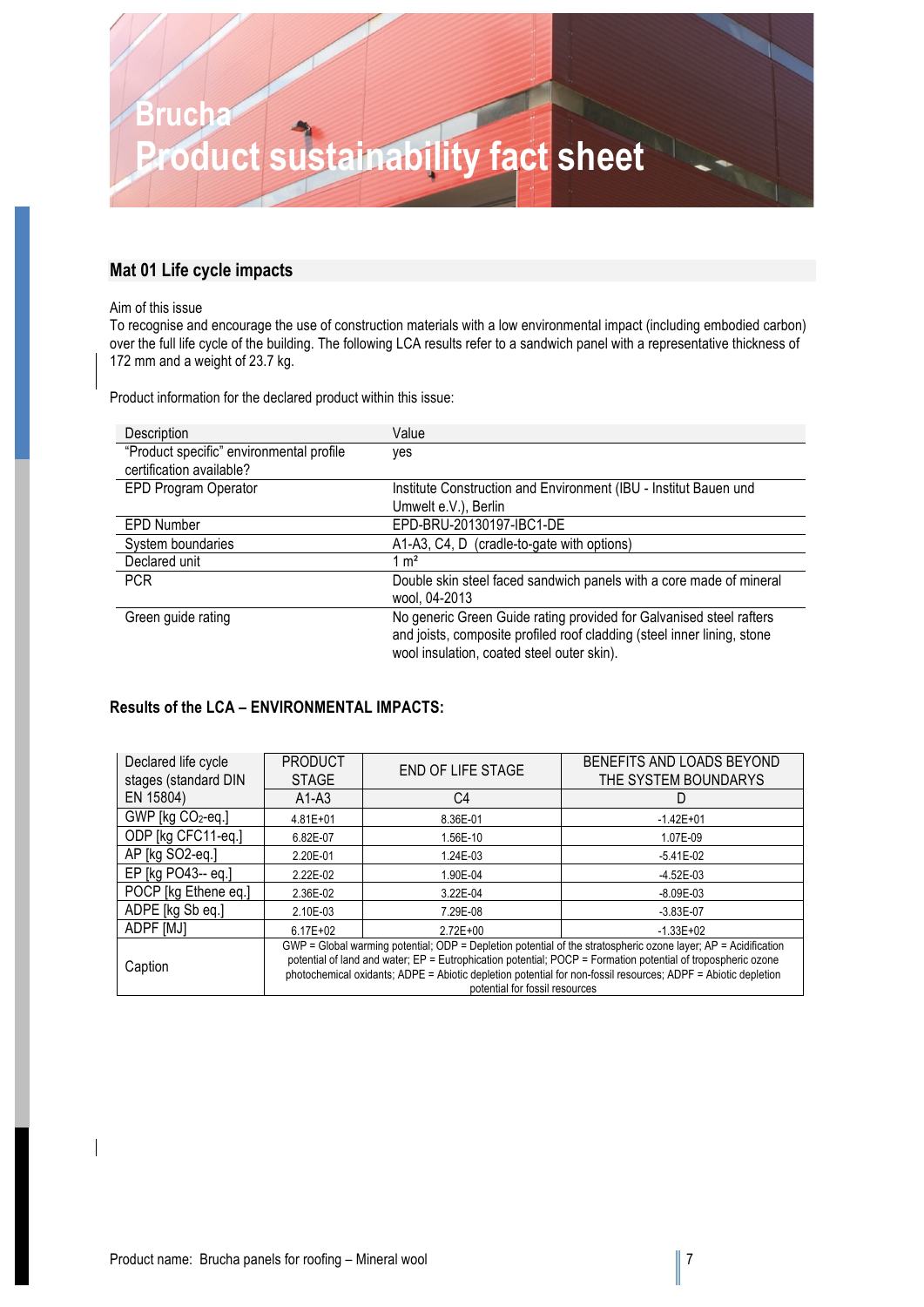### **Results of the LCA – RESOURCE USE:**

| Declared life<br>cycle stages<br>(standard DIN                                                                                                                                                                                                                                                                                                                                                                                                                                                                                                                                                                                                                                                                                                            | <b>PRODUCT</b><br><b>STAGE</b> | <b>END OF LIFE STAGE</b> | BENEFITS AND LOADS<br>BEYOND THE SYSTEM<br><b>BOUNDARYS</b> |
|-----------------------------------------------------------------------------------------------------------------------------------------------------------------------------------------------------------------------------------------------------------------------------------------------------------------------------------------------------------------------------------------------------------------------------------------------------------------------------------------------------------------------------------------------------------------------------------------------------------------------------------------------------------------------------------------------------------------------------------------------------------|--------------------------------|--------------------------|-------------------------------------------------------------|
| EN 15804)                                                                                                                                                                                                                                                                                                                                                                                                                                                                                                                                                                                                                                                                                                                                                 | $A1-A3$                        | C4                       | D                                                           |
| PE total [MJ]                                                                                                                                                                                                                                                                                                                                                                                                                                                                                                                                                                                                                                                                                                                                             | $6.92E + 02$                   | $3.00E + 00$             | $-1.23E + 02$                                               |
| PERE [MJ]                                                                                                                                                                                                                                                                                                                                                                                                                                                                                                                                                                                                                                                                                                                                                 | $3.87E + 01$                   |                          |                                                             |
| PERM [MJ]                                                                                                                                                                                                                                                                                                                                                                                                                                                                                                                                                                                                                                                                                                                                                 | $0.00E + 00$                   |                          |                                                             |
| <b>PERT [MJ]</b>                                                                                                                                                                                                                                                                                                                                                                                                                                                                                                                                                                                                                                                                                                                                          | 3.87E+01                       | 2.00E-01                 | $2.20E + 00$                                                |
| PENRE [MJ]                                                                                                                                                                                                                                                                                                                                                                                                                                                                                                                                                                                                                                                                                                                                                | $6.19E + 02$                   |                          |                                                             |
| PENRM [MJ]                                                                                                                                                                                                                                                                                                                                                                                                                                                                                                                                                                                                                                                                                                                                                | 3.39E+01                       |                          |                                                             |
| <b>PENRT [MJ]</b>                                                                                                                                                                                                                                                                                                                                                                                                                                                                                                                                                                                                                                                                                                                                         | $6.53E + 02$                   | 2.80E+00                 | $-1.25E + 02$                                               |
| SM [kg]                                                                                                                                                                                                                                                                                                                                                                                                                                                                                                                                                                                                                                                                                                                                                   | $0.00E + 00$                   |                          |                                                             |
| RSF [MJ]                                                                                                                                                                                                                                                                                                                                                                                                                                                                                                                                                                                                                                                                                                                                                  | $0.00E + 00$                   | $0.00E + 00$             | $0.00E + 00$                                                |
| NRSF [MJ]                                                                                                                                                                                                                                                                                                                                                                                                                                                                                                                                                                                                                                                                                                                                                 | $0.00E + 00$                   | $0.00E + 00$             | $0.00E + 00$                                                |
| FW [m <sup>3</sup> ]                                                                                                                                                                                                                                                                                                                                                                                                                                                                                                                                                                                                                                                                                                                                      |                                |                          |                                                             |
| PE total = Total use of primary energy resources (=PERT+PENRT); PERE = Use of renewable<br>Caption<br>primary energy excluding renewable primary energy resources used as raw materials; PERM = Use of<br>renewable primary energy resources used as raw materials; PERT = Total use of renewable primary<br>energy resources; PENRE = Use of non-renewable primary energy excluding non-renewable primary<br>energy resources used as raw materials; PENRM = Use of non-renewable primary<br>energy resources used as raw materials; PENRT = Total use of non-renewable primary energy<br>resources; SM = Use of secondary material; RSF = Use of renewable secondary fuels; NRSF = Use of<br>non-renewable secondary fuels; FW = Use of net fresh water |                                |                          |                                                             |

### **Results of the LCA – OUTPUT FLOWS AND WASTE CATEGORIES:**

| Declared life<br>cycle stages<br>(standard DIN | <b>PRODUCT</b><br><b>STAGE</b>                                                                                                                                                                                                                                                                                                          | END OF LIFE STAGE | BENEFITS AND LOADS<br>BEYOND THE SYSTEM<br><b>BOUNDARYS</b> |
|------------------------------------------------|-----------------------------------------------------------------------------------------------------------------------------------------------------------------------------------------------------------------------------------------------------------------------------------------------------------------------------------------|-------------------|-------------------------------------------------------------|
| EN 15804)                                      | $A1-A3$                                                                                                                                                                                                                                                                                                                                 | C4                |                                                             |
| HWD [kg]                                       |                                                                                                                                                                                                                                                                                                                                         |                   |                                                             |
| NHWD [kg]                                      |                                                                                                                                                                                                                                                                                                                                         |                   |                                                             |
| RWD [kg]                                       |                                                                                                                                                                                                                                                                                                                                         |                   |                                                             |
| CRU [kg]                                       | U                                                                                                                                                                                                                                                                                                                                       |                   | 0                                                           |
| MFR [kg]                                       | U                                                                                                                                                                                                                                                                                                                                       |                   | 8.1                                                         |
| MER [kg]                                       | N                                                                                                                                                                                                                                                                                                                                       |                   | 14.5                                                        |
| EEE [MJ]                                       | N                                                                                                                                                                                                                                                                                                                                       |                   |                                                             |
| EET [MJ]                                       | U                                                                                                                                                                                                                                                                                                                                       | U                 |                                                             |
| Caption                                        | HWD = Hazardous waste disposed; NHWD = Non-hazardous waste disposed; RWD = Radioactive<br>waste disposed; CRU = Components for re-use; MFR = Materials for recycling; MER = Materials for<br>energy recovery; EE = Exported energy per energy carrier: EEE = Exported energy, electric energy,<br>EET = Exported energy, thermal energy |                   |                                                             |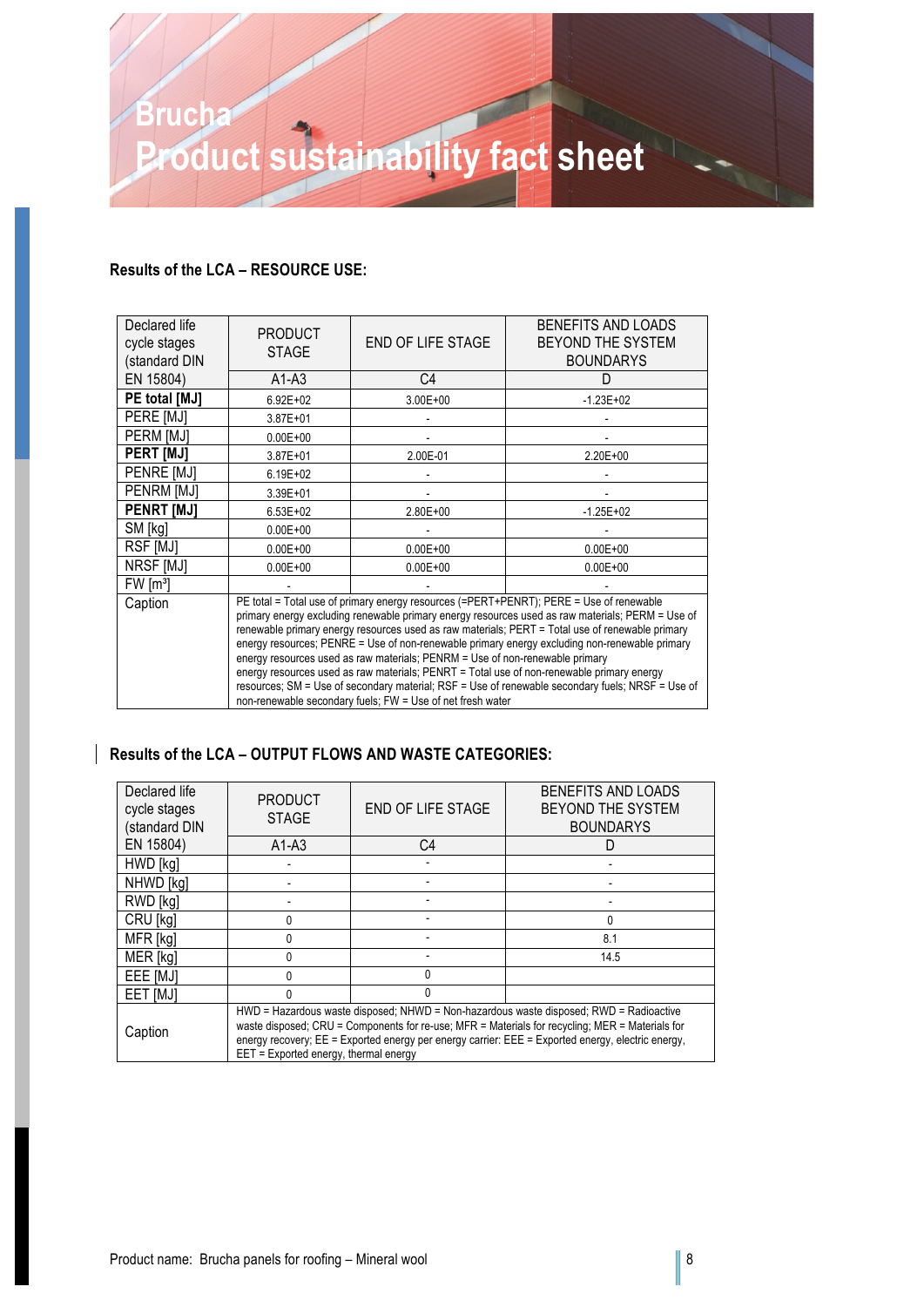### **Mat 03 Responsible sourcing of materials**

#### *Aim of this issue*

To recognise and encourage the specification and procurement of responsibly sourced materials for key building elements.

Product information for the declared product within this issue:

| Responsible Sourcing Certification Scheme | Certification level / scope                                                                                                                                                                                                                    |
|-------------------------------------------|------------------------------------------------------------------------------------------------------------------------------------------------------------------------------------------------------------------------------------------------|
| <b>EN ISO 14001</b>                       | The management system of Brucha GmbH has been<br>certified to ISO 14001 by LRQA (Certificate No.<br>VNA0005184/E). The certificates are downloadable:<br>http://www.brucha.at/opmodule/user/brucha-<br>neu/dokumente/de_ISO_90014_ems_qms.pdf. |
|                                           | Additionally, the main suppliers of steel and of mineral<br>wool are certified to ISO 14001. Evidence of supplier<br>certification can be provided for BREEAM Assessments on<br>request from m.pfiel@brucha.at.                                |

#### **Responsible sourcing certification scheme point scores**

A graded scale to reflect the rigour of the certification scheme used to demonstrate responsible sourcing, forming the basis for awarding credits in the BREEAM issue Mat 03. Refer to Guidance Note (TBC) available in the Resources section of the BREEAM website for an up-to-date table of responsible sourcing certification schemes recognised by BRE Global Ltd for the purposes of a BREEAM assessment.

Detailed information Mat 03 Responsible sourcing of materials and http://www.breeam.org/page.jsp?id=617

### **Mat 04 Insulation**

### *Aim of this issue*

To recognise and encourage the use of thermal insulation which has a low embodied environmental impact relative to its thermal properties

Product information for the declared product within this issue:

| Description                |                               | Value             | Test Standard / Link  |
|----------------------------|-------------------------------|-------------------|-----------------------|
| Thermal conductivity       |                               | 0.0370            | EN 12667              |
| (W/mK)                     |                               |                   |                       |
| Generic Green Guide rating | Stone wool insulation -       | Summary Rating: B | Element No: 815320012 |
|                            | density 128 kg/m <sup>3</sup> |                   |                       |
| EPD available?             |                               | no                |                       |
| EPD No.                    |                               |                   |                       |
| Drogram operator           |                               |                   |                       |

Program operator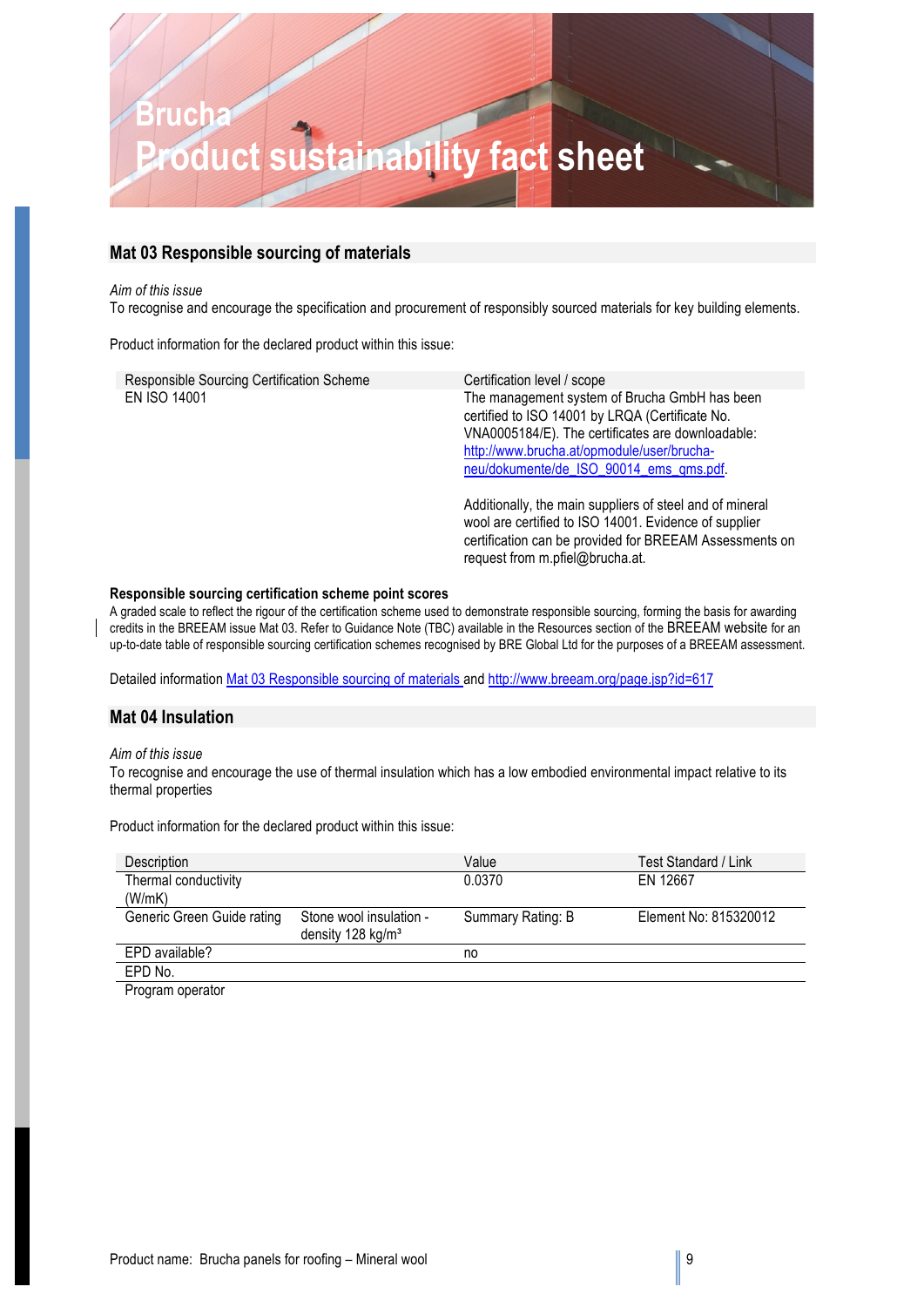### **Waste**

Summary

This category encourages the sustainable management (and reuse where feasible) of construction, operational waste and waste through future maintenance and repairs associated with the building structure. By encouraging good design and construction practices, issues in this section aim to reduce the waste arising from the construction and operation of the building, encouraging its diversion from landfill. It includes recognition of measures to reduce future waste as a result of the need to alter the building in the light of future changes to climate.

Category summary table for this BREEAM issue

| Issue ID      | Issue name                             |
|---------------|----------------------------------------|
| <b>Wst 01</b> | <b>Construction waste management</b>   |
| <b>Wst 02</b> | Recycled aggregates                    |
| <b>Wst 03</b> | Operational waste                      |
| <b>Wst 04</b> | Speculative floor and ceiling finishes |
| <b>Wst 05</b> | Adaptation to climate change           |
| <b>Wst 06</b> | <b>Functional adaptability</b>         |

### **Wst 01 Construction waste management**

### *Aim of this issue*

To promote resource efficiency via the effective management and reduction of construction waste.

Product information for the declared product within this issue:

| Specific information                                   | evidence (quality)             |
|--------------------------------------------------------|--------------------------------|
| Very little offcut, because the panels are exclusively |                                |
| made to order                                          |                                |
| Contract with ARA (Altstoff Recycling Austria) for the | Concession agreement No. 13099 |
| collection of packaging waste                          |                                |
|                                                        |                                |